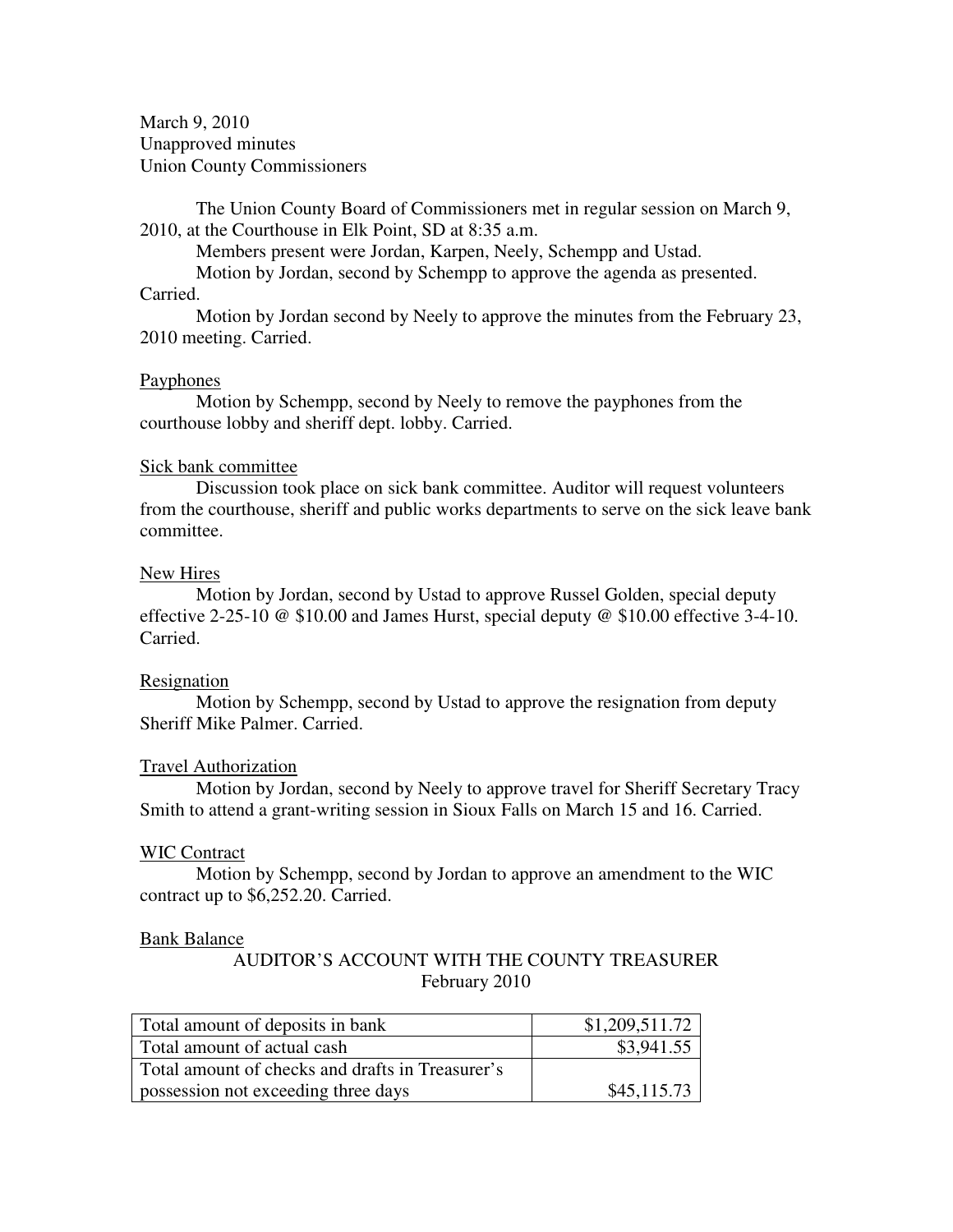| Investments             | \$2,746,765.67 |
|-------------------------|----------------|
| Cash Variance           | $-$100.85$     |
| Credit card outstanding | \$1711.10      |
| Total                   | \$4,006,944.92 |

\*Note: These figures include all funds administered by the county including city, schools & township revenue and other pass through accounts.

## Fuel Quote

 Motion by Jordan, second by Ustad to approve the quote from SE Farmers elevator coop for #2 Diesel- 3600 gallons to Alcester shop and 3600 gallons to Elk Point shop. Motion carried.

### January Reports

 Clerk of Courts reported \$22,279.28 in fines and fees. Register of Deeds' reported \$7,735 in transfer tax and \$6,963.80 in fees. County Nurse \$44 in donations. Federal Prisoner & INS room & board fees-\$935.

### Census

 Chairman Karpen discussed the importance of all individuals to provide the information requested regarding the census.

## Liquor License Auction

 States Attorney Miller explained the criteria (SDCL 35-2-1.2) to approve the business plans submitted by applicants for the auction in connection with Ordinance #UCC-2007-003. Motion by Jordan, second by Neely at accept applications submitted. Carried. Sean Brady was the lone bidder. Chairman declared the license sold to Sean Brady for \$25,000.

### Opt out

Discussion took place on opt out.

# Public Building

Discussion with States Attorney Miller took place regarding Honeywell contract.

 Motion by Jordan, second by Neely to approve a service contract at \$24,873 for 2 years. Carried.

 Motion by Jordan, second by Schempp to approve a contract to add digital controls at \$13,208. Carried.

 Motion by Jordan, second by Neely to approve a contract to add on a gas-fired unit for \$8,800. Carried.

## Abatement

Motion by Schempp, second by Ustad to approve abatement #2010-003 from Gary and Barbara Reese. DOE Kistner met with the board to explain that this application should be approved to receive owner occupied status. Abate: \$246.73- Elk Point Jefferson School. Carried.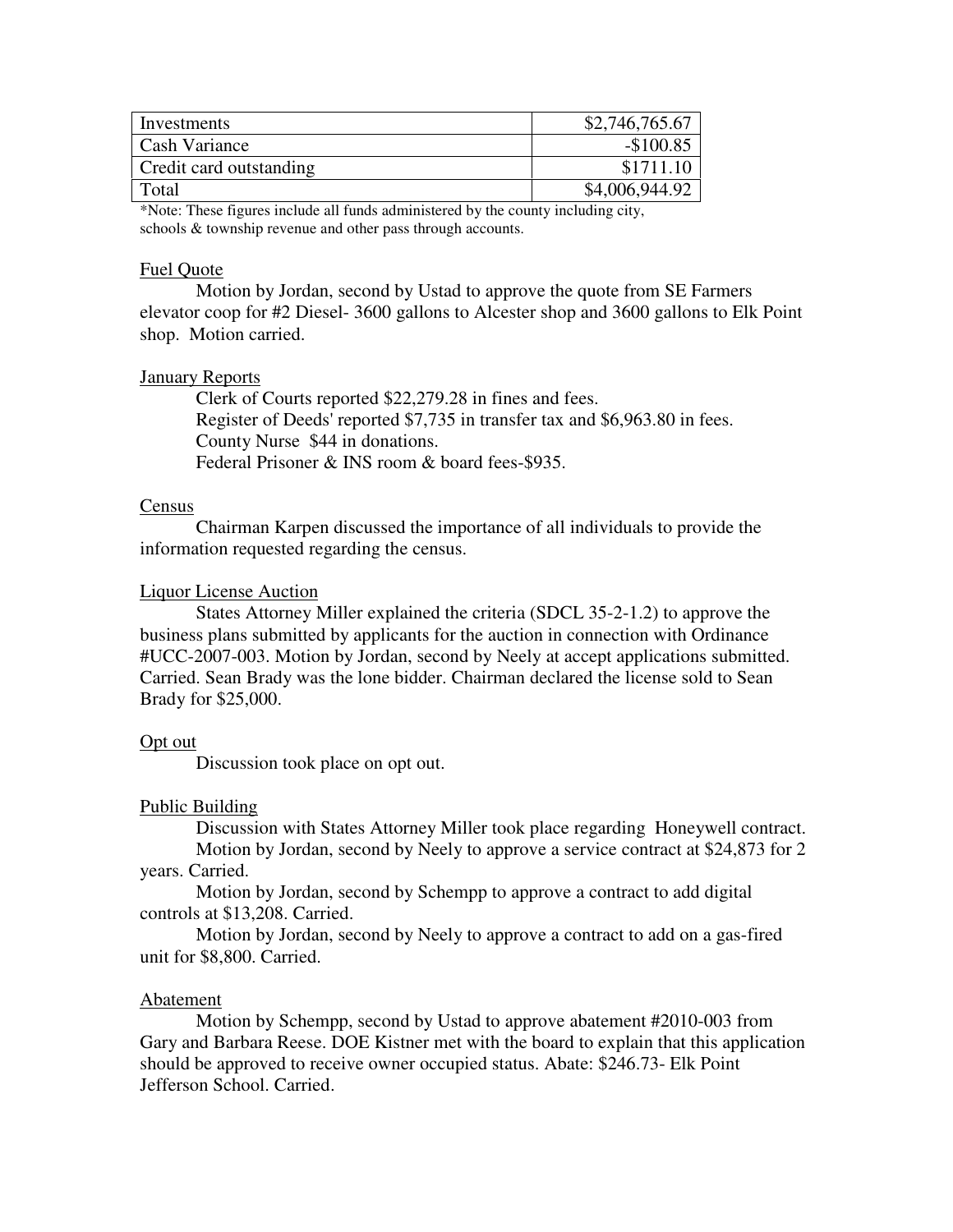## Recovery Zone

 Toby Morris, Northland Securities, met with the board to discuss recovery bonds and the concept of the pool being developed for entities statewide to apply for the bonds. Motion by Jordan, second by Neely to release the Recovery Zone bonds issued to Union County to the state and ask that one million dollars of the bonds be allocated to Harrisburg School District. Carried.

## Public Hearing-Rezoning

 The commissioners held a public hearing to discuss a request to change property from Agriculture to Commercial zoning from Albert Hines on a strip of land 150' wide by 591' long of the remaining C.H. Pike Outlot 1 in the SE1/4NE1/4 of Section 4-89-48 along Hwy. 105.

 Discussion took place on the fact that there was no engineering report and the property was located in the Flood Way. Motion by Jordan, second by Ustad to deny the rezoning application. Carried.

#### Travel Authorization

 Motion by Jordan, second by Schempp to authorize Dennis Henze to attend a drainage meeting in Watertown on March 18, 2010. Carried.

#### Recess

Chairman declared a recess from 10:33 to 10:40.

### States Attorney

SA Miller met with the board on various legal matters.

#### Executive Session

 Motion by Jordan, second by Ustad to enter executive session at 10:45 to discuss legal and personnel matters. Carried. Chairman Karpen declared the board out of executive session at 11:20 a.m.

#### Wellmark Renewal

 Gary Welter, Wellmark, met with the board regarding the employee health insurance renewal plan outlining the changes and premiums. Motion by Jordan, second by Ustad to accept renewal for the following three plans- USC/T9A, USF/T9A, USG/T9A with the average increase of 7% in premium. Carried.

#### Treasurer

 Treasurer Hertel met with the board to discuss the proposal for county website administrator. Motion by Jordan, second by Schempp to add \$120 a month to Treasurer Hertel's salary for website administrator effective March 1, 2010 with a review in 6 months. Carried.

#### Sheriff

 Sheriff Limoges met with the board. Motion by Schempp, second by Ustad to declare the following vehicles surplus property: Blazer VIN #1GNDT13X43K144108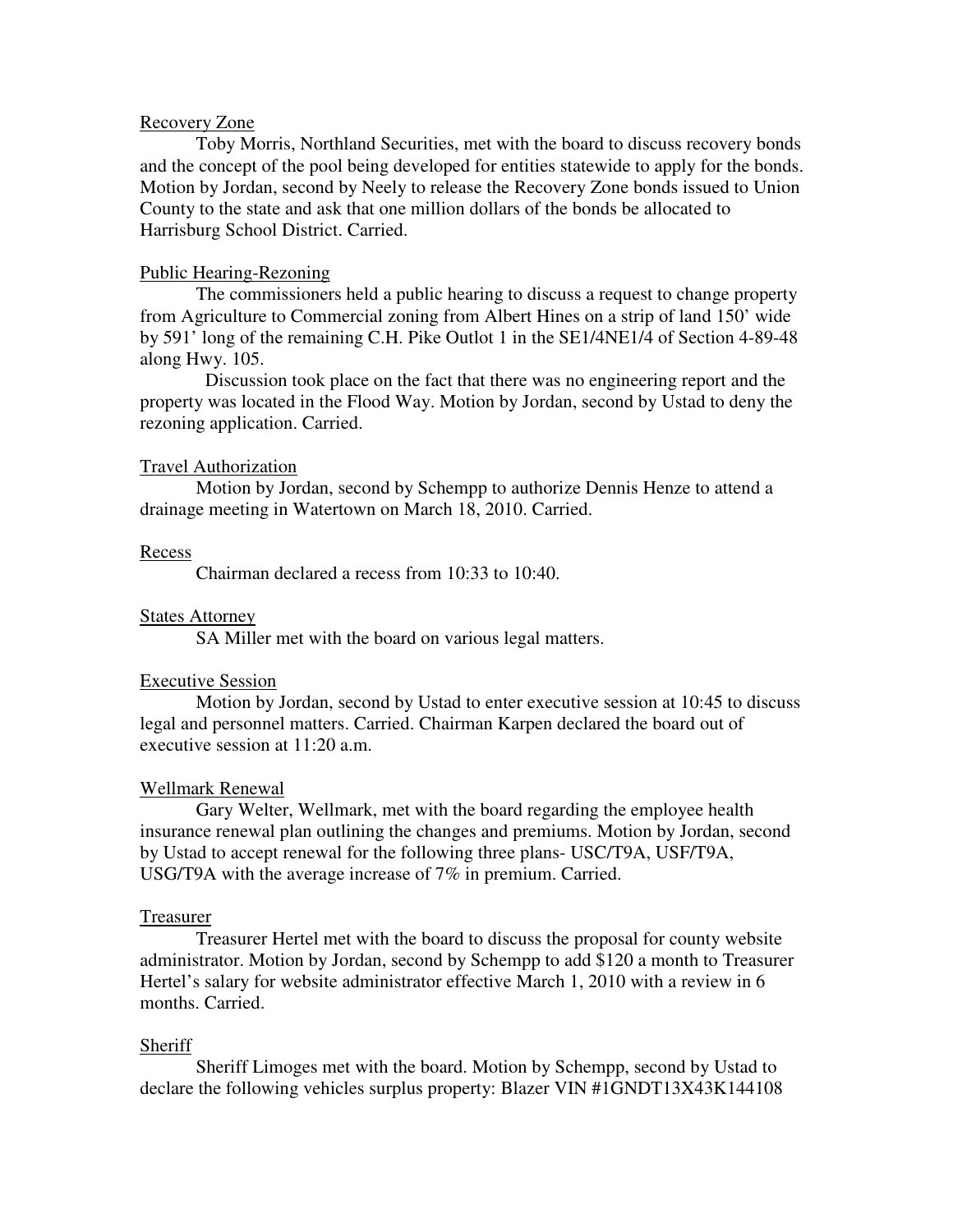and Crown Victoria VIN # 2FAFP71W34X146861. Carried. Motion by Jordan, second by Ustad to surplus 5 Sony video recorders and donating 2 of those items to the Elk Point City police department. Carried.

## Department Head Meeting

 Commissioners Jordan and Ustad gave an update on the department head meeting held at 8:00 a.m. prior to board meeting. Next meeting will be held April 6 with Commissioners Ustad and Neely attending.

### Claims

 Motion by Jordan, second by Schempp to approve the claims as follows. Carried. The following claims have been audited, approved and warrants drawn on the same: Bi-Weekly payroll for 3-12-2010: Highway \$18,818.23; Sheriff \$29,569.67; State's Attorney \$1,444.86; Public Building \$650.00; Nurse \$159.75; WIC \$228.98; Register of Deeds \$618.50. Alcester Union (Ad) \$313.65; Alliance Communication (Phones) \$539.12; Am San (Supplies) \$192.61; Boyer Trucks Sioux Falls (Supplies/Repairs) \$793.59; Butler Machinery (Repairs/Supplies) \$8,354.97; Chesterman (Water) \$126.50; City Of Alcester (Utilities) \$57.15; Community Health Clinic (Care) \$114.25; Concept Seating (Chairs) \$2,698.00; Country Estates Truck Repairs (Maint) \$648.32; Cuming County Sheriff (Return) \$38.14; Dakota Dunes North Sioux City Times (Ad) \$385.20; Dept Of Revenue (Renew License) \$4.00; Election Systems & Software (Maint) \$6,294.00; Fastenal Company (Supplies) \$50.61; Fed Ex (Postage) \$12.63; FEH Associates (Study) \$5,520.00; FSH Communications (Phones) \$120.00; Grant Writing USA (Registration) \$425.00; Great Plains Int'l (Supplies) \$73.27; Guarantee Oil (Supplies) \$218.64; Gubbrud, Haugland & Gilles (Ct Apt Atty) \$399.28; Heiman Fire Equipment (Repairs/Supplies) \$1,308.24; Holcomb Freightliner (Repairs) \$198.91; Hydraulic Sales (Repairs) \$14.17; Hydraulic World (Repairs) \$190.10; Industrial Tools & Machine (Supplies) \$185.20; Jacks Uniform & Equipment (Supplies) \$12.95; Janitor Depot (Supplies) \$310.70; Jefferson Fire Dept (Training Expense)\$1,599.39; Jones Food Center (Food For Jail) \$16.64; Knology (Utilities) \$167.39; Kone Inc (Maint) \$259.74; L G Everist (Supplies) \$50.20; Leader Courier (Ad) \$555.35; Limoges Service & Repairs (Repairs) \$1,713.31; Linweld (Supplies) \$94.52; Mathias E Stricherz (Service) \$733.75; McLeods (Supplies) \$109.02; Meridian Grain (Supplies) \$1,358.07; Michael McGill (MI Board) \$123.82; MidAmerican Energy (Utilities) \$1,234.48; Muller Auto Parts (Supplies) \$58.11; National 4-H Council Supplies (Supplies) \$14.85; Northern Truck Equipment (Repairs) \$100.72; Northland Products (Supplies) \$383.40; Nygren's True Value (Supplies) \$47.91; Office Depot (Supplies) \$206.54; Ollies Drive Inn (Meals For Jail) \$6,425.25; Pat Walsh (Culverts) \$853.33; Perkins Office (Supplies) \$194.14; Peterson, Stuart & Rumpca (Ct Apt Atty) \$3,747.40; Pete's Produce (Repairs/Supplies) \$67.25; Pioneer Drug (Drugs) \$1,649.55; Powerphone (Registration) \$129.00; Qwest (Phones) \$1,206.93; Qwest (Phones) \$2.89; RDJ Specialties (Supplies) \$551.40; Road Machinery & Supplies (Repairs) \$150.02; Salem Tractor Parts (Repairs) \$280.00; Sam's Club (Supplies) \$221.33; SDACC (Reg) \$100.00; SDACC (CCPR) \$8,495.00; SDML (Registration) \$65.00; Select Parts (Supplies) \$114.26; Sioux Falls Two-Way Radio (Maint) \$4,236.71; Sioux Laundry (Wash For Jail) \$412.65; South Dakota Asphalt Conf (Reg) \$100.00; Southeast Farmers Elevator (Repairs) \$388.41; Stan Houston Equipment